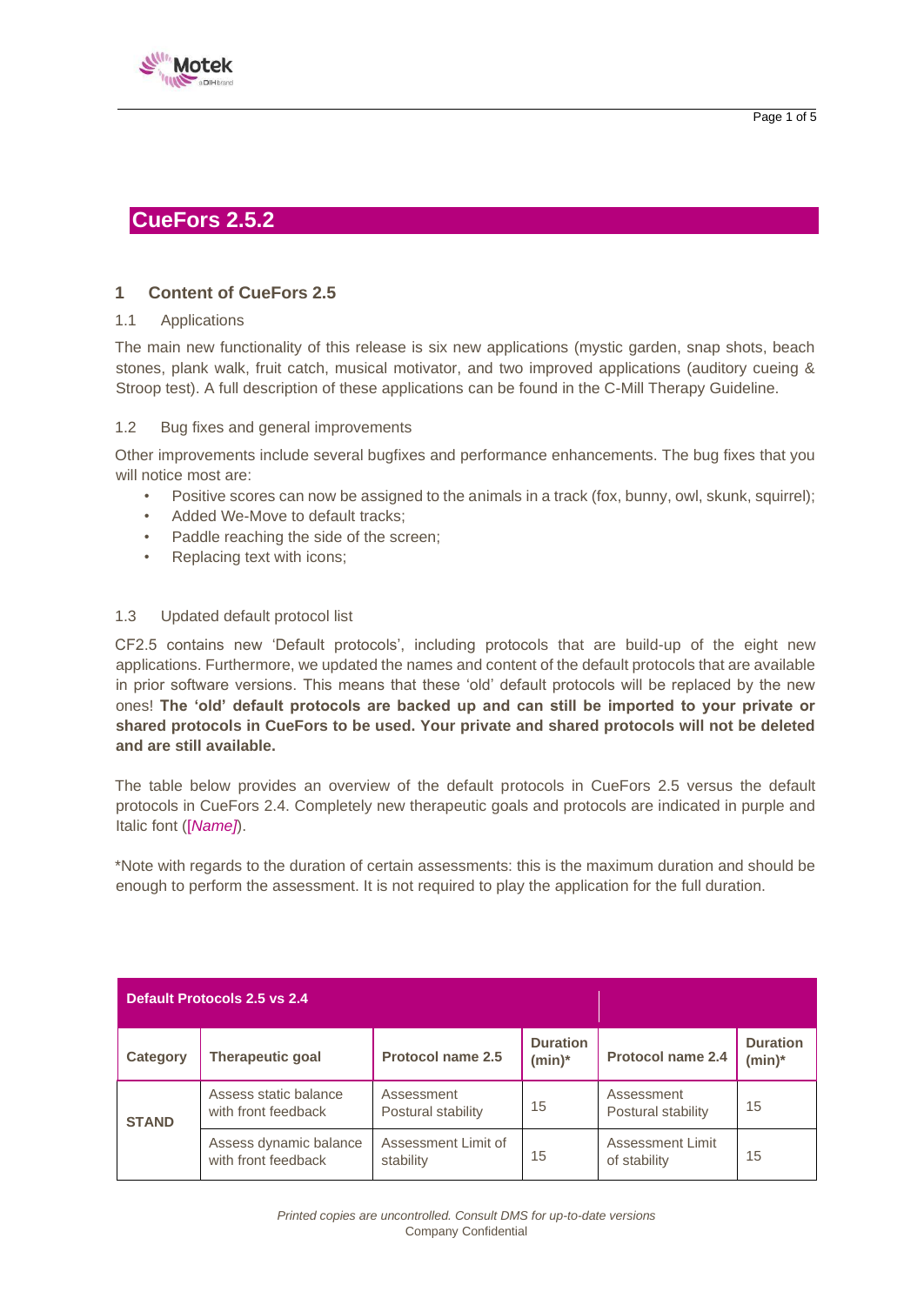

|             | Assess dual task<br>performance while<br>standing with front<br>feedback                         | <b>Assessment Stroop</b>                                                                                                                               | 15             |                                        |      |
|-------------|--------------------------------------------------------------------------------------------------|--------------------------------------------------------------------------------------------------------------------------------------------------------|----------------|----------------------------------------|------|
|             | Improve weight<br>distribution with front<br>feedback                                            | Symmetry                                                                                                                                               | 10             | Symmetry                               | 5    |
|             | Improve weight shifting<br>with front feedback                                                   | Arkanoid<br>Soccer<br>Catch<br><b>Fruit Catch</b>                                                                                                      | 10             | Arkanoid<br>Soccer<br>Catch            | 5    |
|             | All STAND training applications are also available<br>combined in one protocol: "all front apps" |                                                                                                                                                        | 10             |                                        |      |
| <b>STEP</b> | Improve single leg<br>stance with front<br>feedback                                              | Traffic jam                                                                                                                                            | 10             | Traffic jam                            | 5    |
|             | Improve stepping<br>sideways with front<br>feedback                                              | Arkanoid<br>Soccer<br>Catch<br><b>Fruit Catch</b>                                                                                                      | 10             | Arkanoid<br>Soccer<br>Catch            | 5    |
|             | All STEP training applications are also available<br>combined in one protocol: "all front apps"  |                                                                                                                                                        | 10             |                                        |      |
| <b>WALK</b> | Assessment of the<br>walking pattern                                                             | <b>Assessment Gait</b>                                                                                                                                 | $\overline{2}$ | <b>Assessment Gait</b>                 | 5    |
|             | Observation of gait<br>adaptability                                                              | Removed<br>(Gait adaptation<br>training protocol can<br>be used)                                                                                       |                | <b>Assessment Gait</b><br>adaptability | 3:18 |
|             | Assess dual task<br>performance while<br>walking                                                 | <b>Assessment Stroop</b>                                                                                                                               | 15:30          |                                        |      |
|             | Improve step length,<br>step symmetry and step<br>width with floor feedback                      | Stepping stones                                                                                                                                        | 10             | Stepping stones                        | 5:30 |
|             | Improve step length and<br>stance time with front<br>feedback                                    | Nature Island<br>(Symmetry Walk is<br>removed, because for<br>majority not useful to<br>look at max weight<br>assumption on each leg<br>while walking) | 10             | Nature Island<br><b>Symmetry Walk</b>  | 5:30 |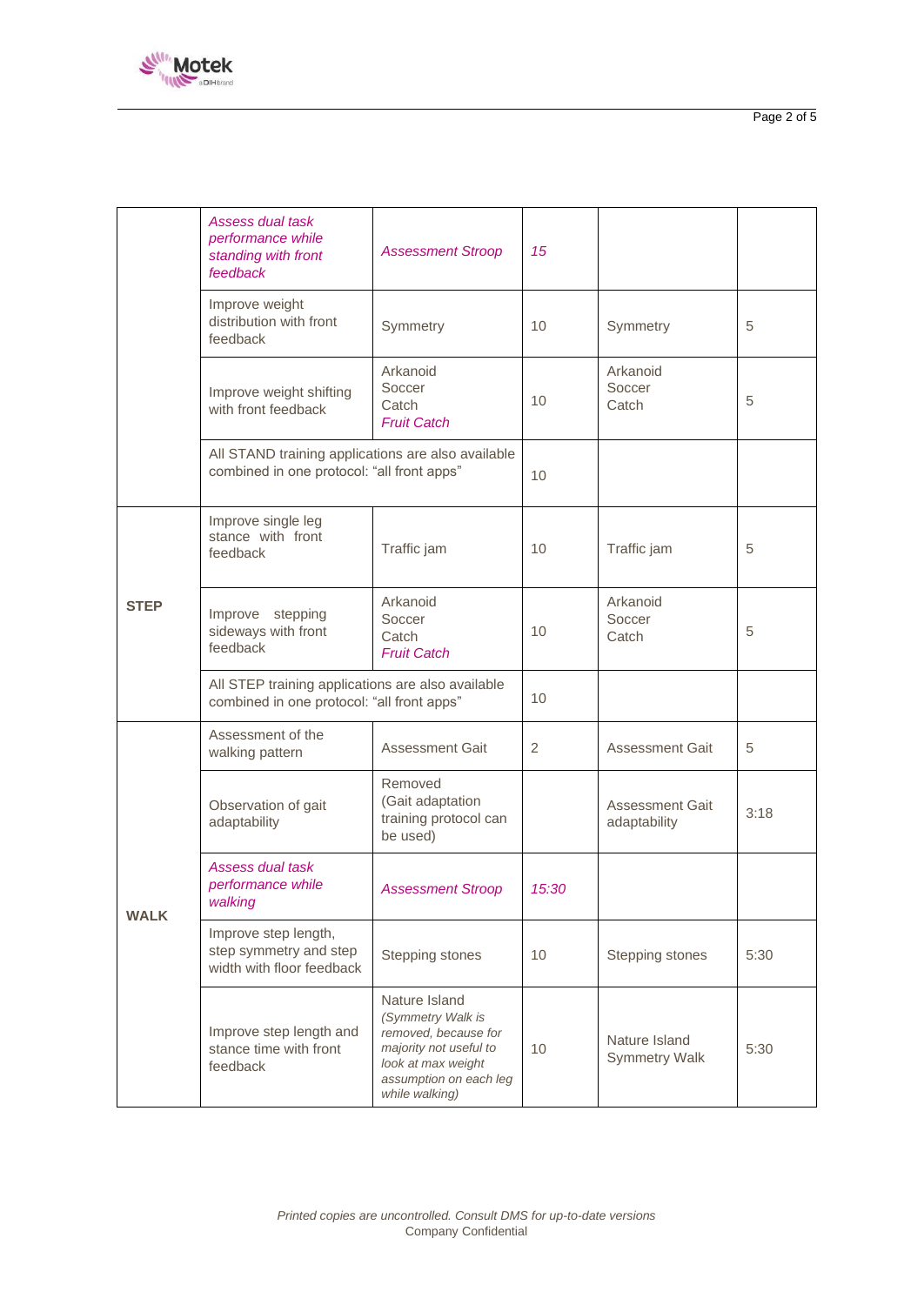

|             | Improve stance phase<br>duration for the left leg<br>by stepping over an<br>obstacle with the right<br>leg         | Removed<br>(similar to obstacles<br>protocol)                                      |      | Stance phase<br>ability left                                             | 3:01             |
|-------------|--------------------------------------------------------------------------------------------------------------------|------------------------------------------------------------------------------------|------|--------------------------------------------------------------------------|------------------|
|             | Improve stance phase<br>duration for the right leg<br>by stepping over an<br>obstacle with the left leg            | Removed<br>(similar to obstacles<br>protocol)                                      |      | Stance phase<br>ability right                                            | 3:01             |
| <b>WALK</b> | Improve step length,<br>step symmetry and step<br>width with floor and front<br>(combined) feedback                | <b>Beach Stones</b>                                                                | 10   |                                                                          |                  |
|             | Improve gait adaptability<br>or stance phase duration<br>by avoiding or stepping<br>over obstacles on the<br>floor | <b>Obstacles</b>                                                                   | 7:26 | Obstacle avoidance                                                       | 3:01             |
|             | Improve gait adaptability<br>by obstacle avoidance<br>with front feedback                                          | Italian Alps                                                                       | 10   | <b>Italian Alps</b>                                                      | 5:30             |
|             | Improve reactive gait<br>with random stepping<br>stones and obstacle<br>avoidance with floor<br>feedback           | <b>Reactive Stones</b><br>(combination of random<br>ss and re-active<br>obstacles) | 6:58 | Random stepping<br>stones and<br>Reactive obstacles                      | 5:30 and<br>2:28 |
|             | Improve speed<br>adaptation with floor<br>feedback                                                                 | Speed adjustment                                                                   | 10   | Speed adaptation                                                         | 5:30             |
|             | Improve gait stability and<br>decrease step width with<br>floor feedback                                           | Tandem                                                                             | 10   | Tandem & slalom                                                          | 5:30             |
|             | Improve gait stability and<br>cross stepping with floor<br>feedback                                                | Slalom                                                                             | 10   | Tandem & slalom                                                          | 5:30             |
|             | Improve gait stability and<br>decrease step width with<br>floor and front feedback                                 | Plank walk                                                                         | 10   |                                                                          |                  |
|             | Improve gait stability with<br>front feedback                                                                      | Arkanoid, Soccer &<br>Catch combined in<br>'All front apps'                        | 16   | Arkanoid Walk<br>Soccer Walk<br>Catch Walk (as<br>separate<br>protocols) | 5:30             |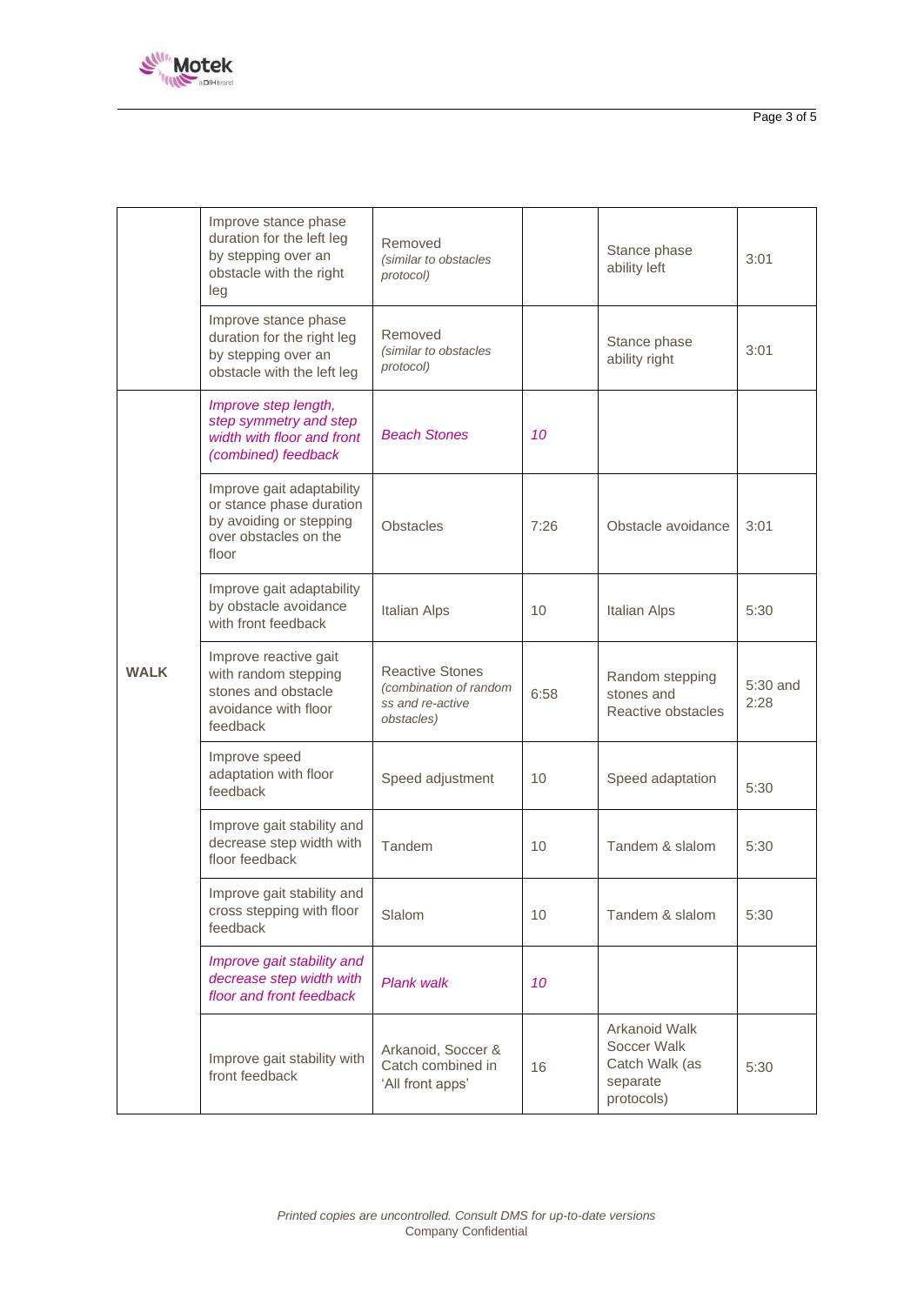

| <b>WALK</b> | Improve gait adaptability<br>with floor feedback                                                                                                                                                          | Gait adaptation Easy<br><b>Medium</b><br>Hard All<br>tracks Easy<br>Medium<br>Hard<br>Monster game<br>(In CF 2.5 tracks are<br>combined in one<br>protocol) | varying | Gait adaptability<br>easy<br>Gait adaptability<br>medium<br>Gait adaptability<br>hard<br><b>Track Beach Easy</b><br><b>Medium</b><br>Hard<br><b>Track Balls Easy</b><br><b>Medium</b><br>Hard<br><b>Track Forest Easy</b><br><b>Medium</b><br>Hard<br><b>Track Easy</b><br><b>Medium</b><br>Hard<br><b>Track Animals</b><br>Easy<br>Hard<br><b>Track Monster</b><br>Factory<br>(In $CF$ 2.4 there is a<br>separate protocol for<br>each track) | varying |
|-------------|-----------------------------------------------------------------------------------------------------------------------------------------------------------------------------------------------------------|-------------------------------------------------------------------------------------------------------------------------------------------------------------|---------|------------------------------------------------------------------------------------------------------------------------------------------------------------------------------------------------------------------------------------------------------------------------------------------------------------------------------------------------------------------------------------------------------------------------------------------------|---------|
|             | Improve gait adaptability<br>while performing a dual<br>task with floor and front<br>(combined) feedback                                                                                                  | <b>Mystic Garden</b>                                                                                                                                        | 10      |                                                                                                                                                                                                                                                                                                                                                                                                                                                |         |
|             | Improve speed<br>adaptation while<br>performing a dual task<br>with floor and front<br>(combined) feedback                                                                                                | <b>Snapshots</b>                                                                                                                                            | 10      |                                                                                                                                                                                                                                                                                                                                                                                                                                                |         |
|             | Improve step length and<br>step symmetry with<br>auditive feedback                                                                                                                                        | <b>Musical Motivator</b><br><b>Auditory Cueing</b>                                                                                                          | 10      |                                                                                                                                                                                                                                                                                                                                                                                                                                                |         |
|             | All WALK training applications of the same type<br>are also available combined in one protocol: "all<br>belt apps", "all front apps for weight shifting", "all<br>combined apps" and "all auditory apps". |                                                                                                                                                             | varying |                                                                                                                                                                                                                                                                                                                                                                                                                                                |         |

### **2 Disclaimer**

# 2.1 Windows 7

Windows 7 systems cannot play all the new applications and will have the following new applications available: Fruit catch, Musical motivator, Auditory Cueing and Stroop test. The following applications